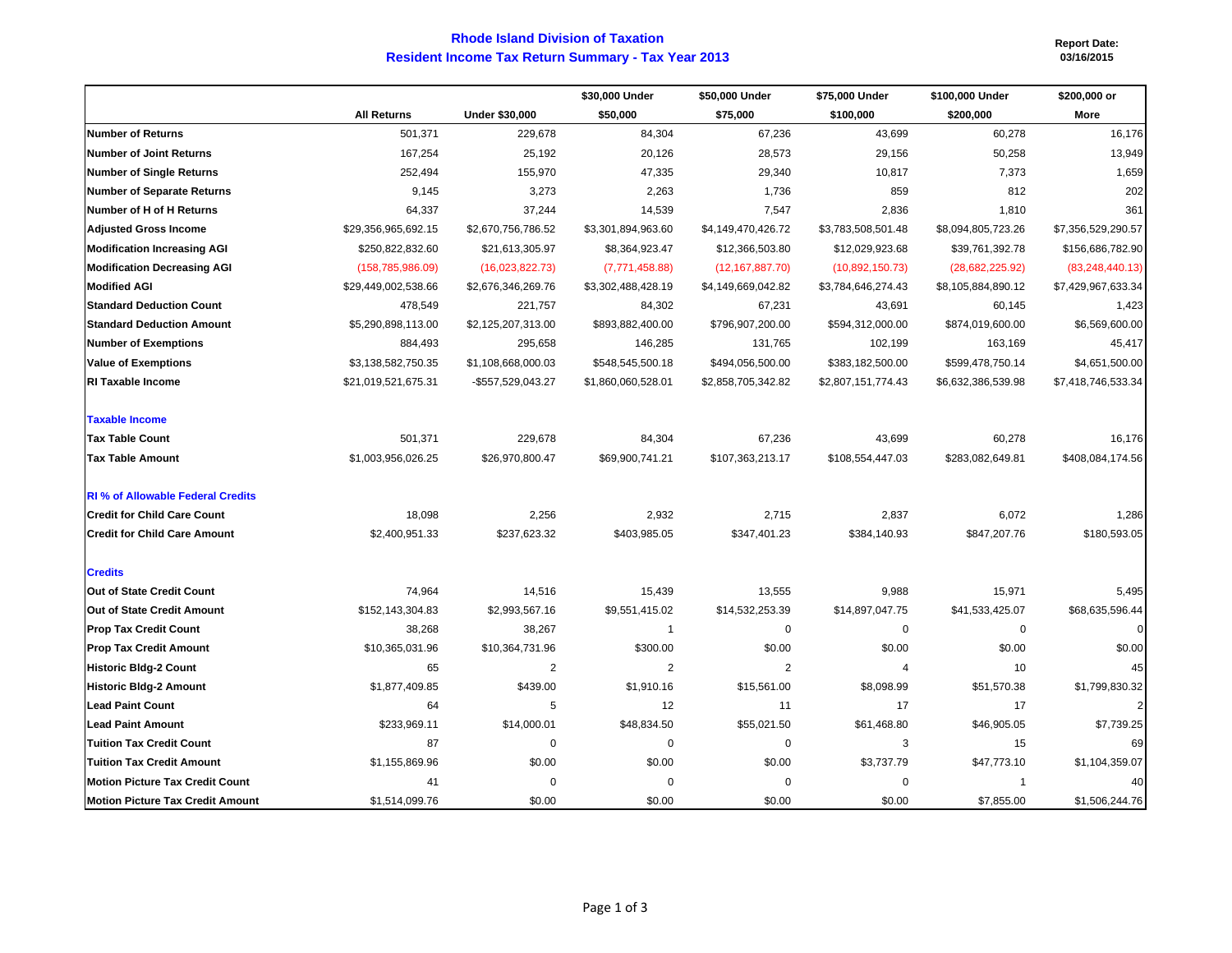## **Rhode Island Division of TaxationResident Income Tax Return Summary - Tax Year 2013 03/16/2015**

**Report Date:** 

|                                          |                    | Under           | \$30,000 Under  | \$50,000 Under   | \$75,000 Under   | \$100,000 Under  | \$200,000 or     |
|------------------------------------------|--------------------|-----------------|-----------------|------------------|------------------|------------------|------------------|
|                                          | <b>All Returns</b> | \$30,000        | \$50,000        | \$75,000         | \$100,000        | \$200,000        | More             |
| <b>Earned Income Credit</b>              |                    |                 |                 |                  |                  |                  |                  |
| <b>Earned Income Credit Count</b>        | 79,482             | 65,611          | 13,775          | 95               | $\mathbf 0$      | $\mathbf 0$      | $\mathbf 0$      |
| <b>Earned Income Credit Amount</b>       | \$9,767,835.09     | \$7,161,464.72  | \$2,602,530.16  | \$3,590.21       | \$0.00           | \$0.00           | \$0.00           |
| Refundable EIC Count                     | 69,460             | 62,363          | 7,087           | 10               | $\mathbf 0$      | $\mathbf 0$      | $\Omega$         |
| Refundable EIC Amount                    | \$6,027,786.52     | \$5,603,861.39  | \$423,866.13    | \$59.00          | \$0.00           | \$0.00           | \$0.00           |
| <b>Checkoff Contributions</b>            |                    |                 |                 |                  |                  |                  |                  |
| <b>Drug Program Count</b>                | 991                | 311             | 152             | 192              | 115              | 175              | 46               |
| <b>Drug Program Amount</b>               | \$4,824.02         | \$1,139.02      | \$663.00        | \$742.00         | \$669.00         | \$1,025.00       | \$586.00         |
| <b>Olympic Contribution Count</b>        | 929                | 210             | 165             | 176              | 111              | 210              | 57               |
| <b>Olympic Contribution Amount</b>       | \$1,310.00         | \$235.00        | \$202.00        | \$220.00         | \$175.00         | \$374.00         | \$104.00         |
| <b>RI Organ Transplant Count</b>         | 1,494              | 427             | 236             | 279              | 168              | 322              | 62               |
| <b>RI Organ Transplant Amount</b>        | \$8,298.02         | \$1,812.02      | \$767.00        | \$1,362.00       | \$835.00         | \$2,351.00       | \$1,171.00       |
| <b>RI Council on the Arts Count</b>      | 1,280              | 366             | 212             | 236              | 152              | 260              | 54               |
| RI Council on the Arts Amount            | \$9,089.01         | \$1,771.01      | \$1,170.00      | \$1,334.00       | \$752.00         | \$2,566.00       | \$1,496.00       |
| Nongame Wildlife Fund Count              | 1,331              | 392             | 239             | 240              | 158              | 253              | 49               |
| Nongame Wildlife Fund Amount             | \$7,852.02         | \$1,628.01      | \$1,105.01      | \$1,086.00       | \$879.00         | \$2,180.00       | \$974.00         |
| <b>Child Disease Victims Fund Count</b>  | 1,728              | 578             | 289             | 301              | 179              | 324              | 57               |
| <b>Child Disease Victims Fund Amount</b> | \$10,122.88        | \$2,903.02      | \$1,396.00      | \$1,670.00       | \$987.00         | \$2,367.86       | \$799.00         |
| <b>Military Family Relief Count</b>      | 2,471              | 702             | 397             | 456              | 297              | 543              | 76               |
| <b>Military Family Relief Amount</b>     | \$24,096.38        | \$5,797.02      | \$2,831.00      | \$4,012.36       | \$2,579.00       | \$7,236.00       | \$1,641.00       |
| <b>Payments</b>                          |                    |                 |                 |                  |                  |                  |                  |
| <b>Sales and Use Tax Count</b>           | 957                | 187             | 116             | 155              | 133              | 273              | 93               |
| <b>Sales and Use Tax Amount</b>          | \$124,079.58       | \$19,404.99     | \$12,544.20     | \$13,318.99      | \$18,804.88      | \$33,377.25      | \$26,629.27      |
| <b>Withholding Count</b>                 | 400,625            | 165,705         | 70,420          | 57,689           | 38,669           | 54,370           | 13,772           |
| <b>Withholding Amount</b>                | \$790,774,482.56   | \$77,455,158.11 | \$88,610,406.02 | \$112,229,025.86 | \$103,882,403.43 | \$231,210,611.91 | \$177,386,877.23 |
| <b>Estimated Pay Count</b>               | 35,305             | 4,859           | 4,492           | 5,739            | 4,790            | 8,867            | 6,558            |
| <b>Estimated Pay Amount</b>              | \$180,029,291.09   | \$3,514,518.98  | \$4,019,507.70  | \$7,556,963.07   | \$8,436,697.51   | \$26,820,093.18  | \$129,681,510.65 |
| <b>Other Payments Count</b>              | 20,092             | 2,839           | 2,569           | 2,868            | 2,408            | 4,946            | 4,462            |
| <b>Other Payments Amount</b>             | \$58,201,519.40    | \$904,537.34    | \$1,320,549.60  | \$2,003,569.84   | \$2,296,672.21   | \$7,937,595.33   | \$43,738,595.08  |
| <b>Balance Due Count</b>                 | 60,080             | 10,363          | 9,658           | 10,475           | 7,831            | 13,800           | 7,953            |
| <b>Balance Due Amount</b>                | \$54,409,164.32    | \$1,813,946.69  | \$3,287,738.10  | \$4,691,697.31   | \$4,692,574.91   | \$13,623,636.14  | \$26,299,571.17  |
| <b>Refunds Count</b>                     | 389,857            | 191,494         | 68,132          | 51,266           | 32,679           | 41,396           | 4,890            |
| <b>Refunds Amount</b>                    | \$221,135,372.06   | \$76,061,391.49 | \$39,136,623.37 | \$32,821,298.00  | \$24,893,975.32  | \$34,447,296.10  | \$13,774,787.78  |
| <b>Credit CarryForward Count</b>         | 14,635             | 2,376           | 1,708           | 2,135            | 1,843            | 3,556            | 3,017            |
| <b>Credit CarryForward Amount</b>        | \$37,329,378.33    | \$1,362,660.87  | \$773,720.58    | \$1,212,982.42   | \$1,176,023.30   | \$4,498,495.44   | \$28,305,495.72  |